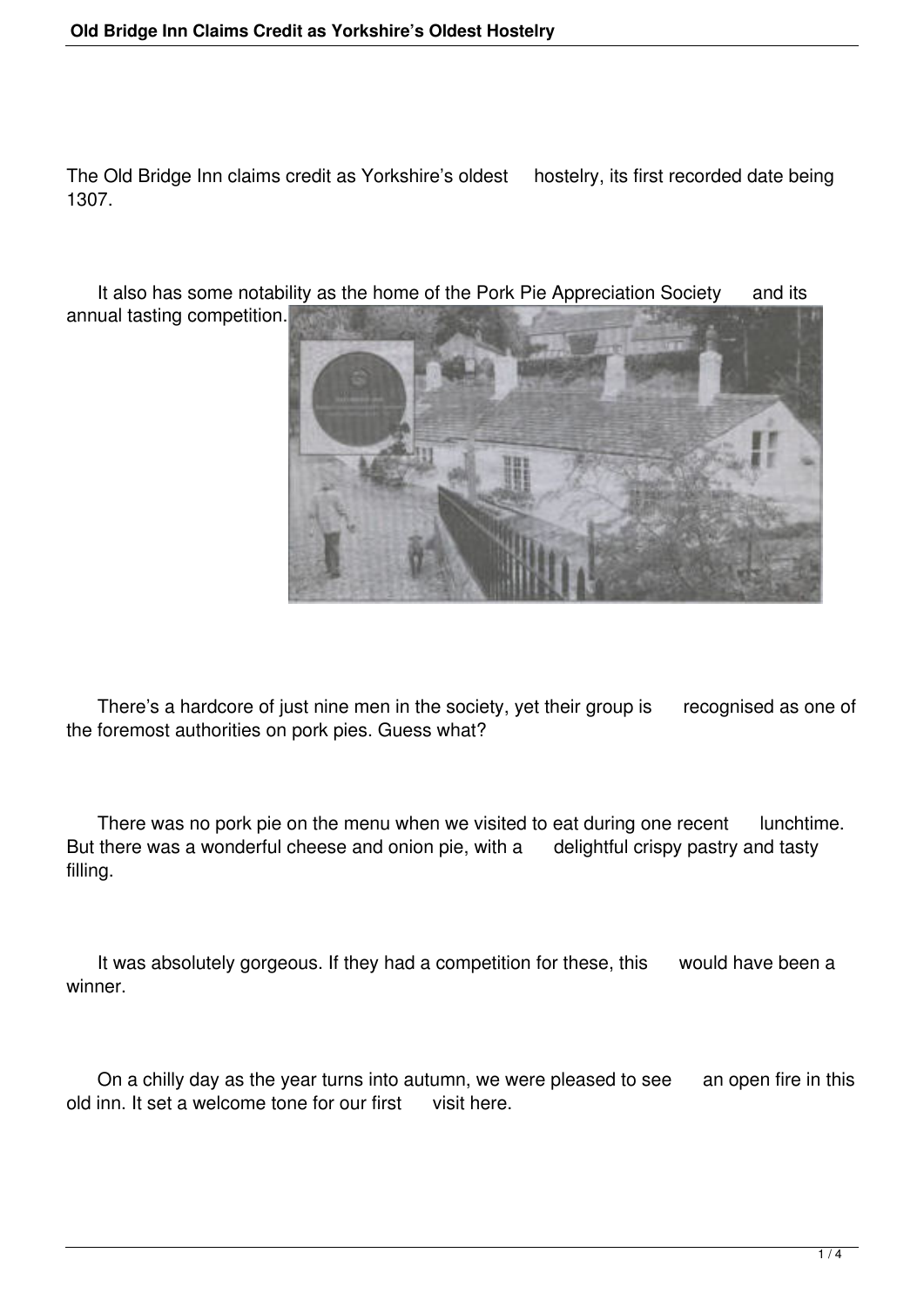It's a cute little place, with old beams and good old Timothy Taylor's on tap, plus a range of guest real ales. A bit of heaven for a beer buff.

The appearance is of an old-fashioned pub-restaurant, rather than' a ponced-up modern interpretation. And three cheers to that.

Walking in to the Old Bridge on a Wednesday, we were surprised to learn that they might have difficulty squeezing us in. Luckily they could, although we might well be inclined to book ahead for a future meal here. Now, being a bit of a glutton and a scoffer, I've always been one who doesn't see salad as real food. What is there to chomp into, I always think.



 So I inwardly sighed and had a bit of a heavy heart when I saw that the weekday lunchtime menu at the Old Bridge is either "super sandwiches" or salad buffet. Was I just going to have lettuce and tomato?

Ah well, at least I wasn't going to suffer from menu overload like you do at the sort of place where they have an unsettling number of starters and mains on offer.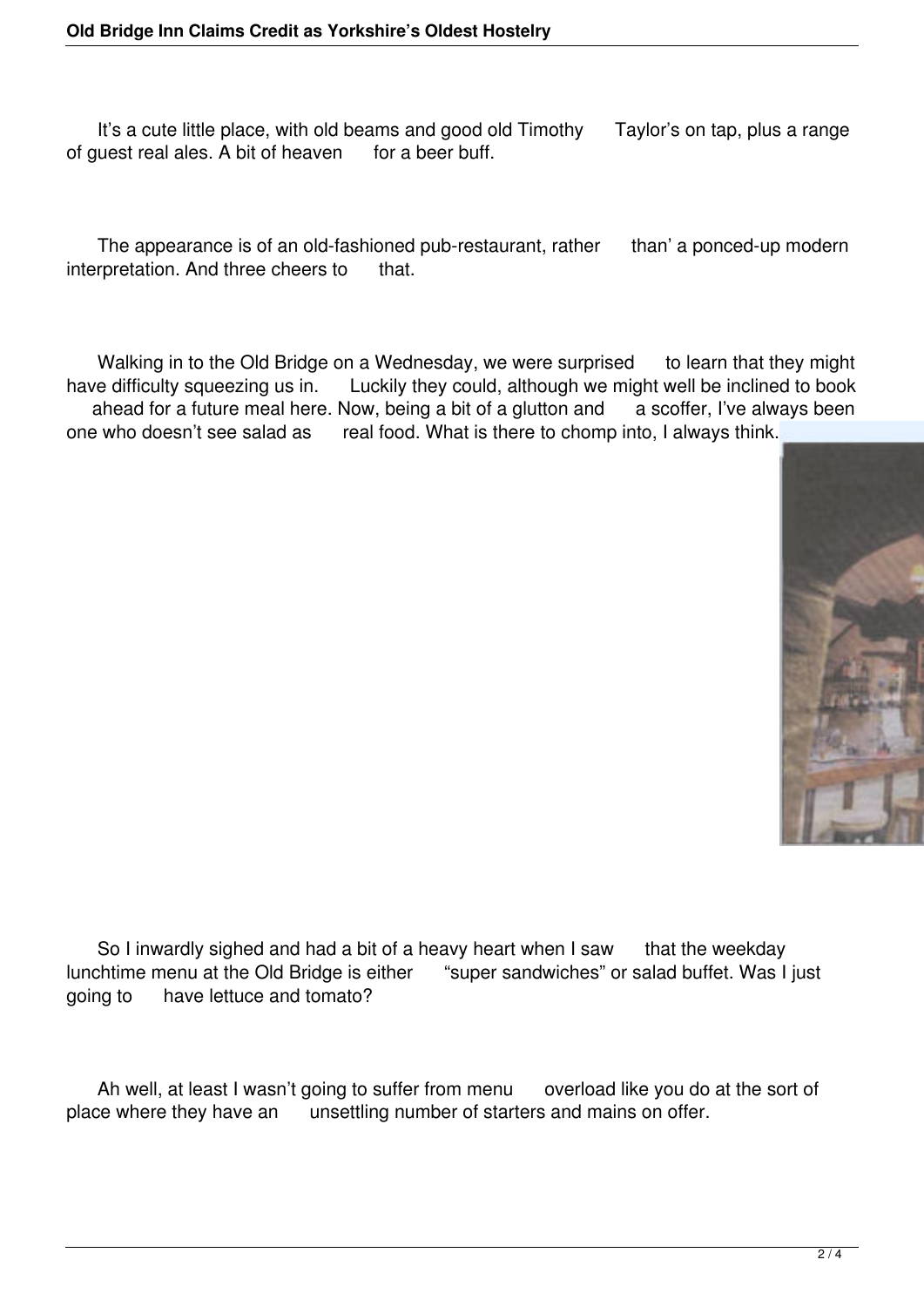As we sat at our table with our drinks (a pint of ale for me from the Hawkshead brewery in Ambleside and a glass of decent chardonnay for my wife), I eyed the salad bar suspiciously. With the benefit of that wonderful thing, hindsight, I wondered later why I had worried. A bit like a born-again convert to religion. I am now an evangelist for salad after a born-again convert to religion, I am now an evangelist for salad after this lunch.

Done properly, with the right components and caring home cooking, it's a wonderful thing. For £10.50 each we could walk up and fill our plates as often and as much as we wanted and also have a soup or dessert.

As we are pudding people, we decided to pass on straight to the mains after first declining the offer of bread for our table.

The aforementioned cheese and onion pie was about the first to be put on the plate, looking as tempting as it did.

Other things we could have had all right, we did vere beef, ham, scotch eggs, quiche,<br>ato salad, celery salad, nice looking lettuce and tomatoes and other salad bite l've no potato salad, celery salad, nice looking lettuce and tomatoes idea where they sourced the beef and barn but the meat had been exceedingly well prepared by the kitchen, whose busy woman we could spy through the open door. Likewise, the scotch eggs had been taken seriously and given love by their maker. Somehow, we had to find room for dessert after our feast.

And we're glad we did as our homemade apple and blackberry crumble and sticky toffee<br>Iding maintained the high standards. We chose to have them with a nice custard. We pudding maintained the high standards. We chose to have them with a nice custard. We were strangers to this pub, but made to feel more than welcome by a lady who does the were strangers to this pub, but made to feel more than welcome by place proud. We didn't have to rush with the meal. have to rush with the meal.

You can eat at the Old Bridge very well. And we did.

In the evenings and at weekends the meals revert to blackboard specials and we'll be there again to try these in the not too distant future, no doubt.